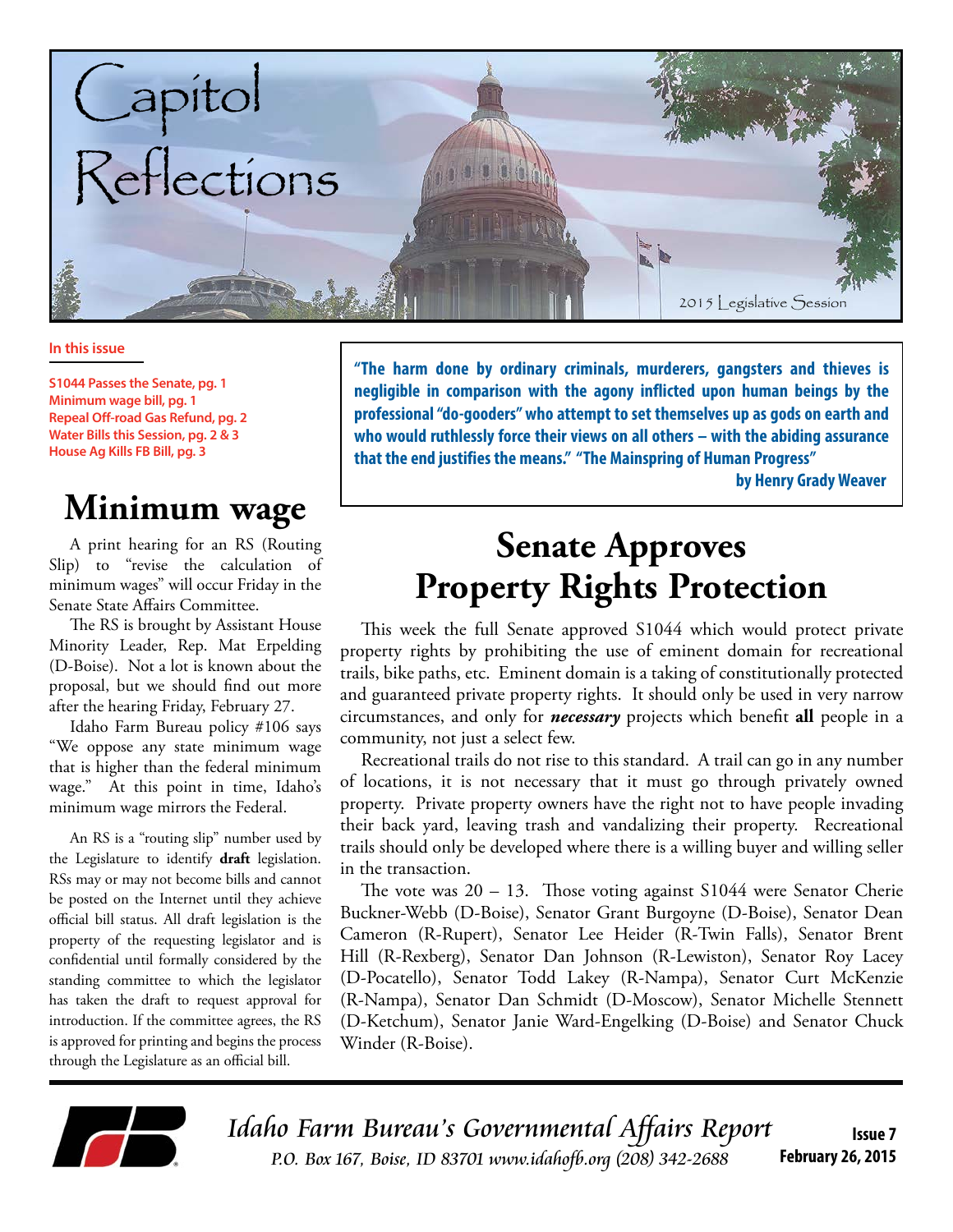# **Bill to Repeal Off-road Gas Refund Stalls in House Transportation Committee**

H146, a bill which repeals the off-road gas refund, stalled in the House Transportation Committee Tuesday. The bill was subject to two motions at the end of its hearing. The first was a "hold in committee" by Rep. Terry Gestrin (R-Donnelly). A substitute "do pass" motion was offered by Rep. Phyllis King (R-Boise). Both motions failed on roll call votes.

There were some confused looks until Rep. King, who had voted on the prevailing side on the failed "hold in committee" motion, moved to hold H146 for a time certain (Monday-March 2). At this point in time it is uncertain whether further testimony will be allowed or only a new vote taken.

Language in the H146 strikes *"the refund of the gasoline tax provided in section 63-2410, Idaho Code."* This is language fairly innocuous until this deleted code section is read.

Of interest to agriculture, logging, ranching and other resource-based industries is 63 2410 (2) Idaho Code, which allows any person who buys more than 50 gallons of gasoline in a calendar year to apply for a refund if the gasoline is used 1) for operating a stationary engine, 2) in equipment or vehicles not licensed to be on highways (includes implements of husbandry), 3) for operating commercial motor boats, and 4) in all-terrain vehicles not required to be registered for highway use. The refund for automobile gasoline used in small aircraft found in IC 63-2410 (3) (c) is also eliminated by H146.

The fiscal impact from H146 was adjusted downward from the \$8.5 million stated in the SOP to \$432,000 at the hearing this week. The actual effect of this legislation will be far greater than the newly adjusted fiscal impact number.

Stationary gasoline engines power generators throughout Idaho's farm and logging operations. Gas engines provide power for smaller water pumps. Many gas-powered tractors are still in everyday use on farms and ranches in the state. Some of these tractors are used to power PTO (power takeoff) driven machinery while others are used in regular farm operations. Gasoline generators provide electricity in many remote locations and provide electricity for drills, grinders and other power tools used on-site, in the field. Other implements of husbandry, swathers and hay stackers, are gas powered. Many older fork lifts use gas as well. Since this fuel is all used off-road, it is not appropriate to require it to be subject to the road tax.

This refund provision is important to ranching, farming, logging and other resource based industries**. H146 is opposed by the Idaho Farm Bureau Federation and Food Producers of Idaho.** 

## **"Water, Water, Every Where, Nor Any Drop to Drink"**

The poem, *The Rime of the Ancient Mariner* written over two years (1797-1798) by English poet Samuel Taylor Coleridge, relates the experiences of a sailor who has returned from a long sea voyage. The mariner stops a man who is on his way to a wedding ceremony and begins to narrate a story. The wedding-guest's reaction turns from bemusement, to impatience, to fear, to fascination as the mariner's story progresses. In the story, the ship was driven south by a storm and eventually reaches the frozen and iceberg filled region of Antarctica. An albatross appears and leads them out of the Antarctic, but even as the albatross is praised by the ship's crew, the mariner shoots the bird. The crew is angry with the mariner, believing the albatross brought the south wind that led them out of the Antarctic waters. However, the sailors change their minds when the weather becomes warmer and the mist disappears – "*Twas right, said they, such birds to slay, that bring the fog and mist".* However, they made a grave mistake in supporting this crime, as it arouses the wrath of spirits who then pursue the ship "*from the land of mist and snow";* the south wind that had initially led them from the land of ice now sends the ship into uncharted waters, where it sits silent on a calm ocean.

*"Then, day after day, day after day, we stuck, no breath nor motion; As idle as a painted ship, upon a painted ocean.*

*Water, water, everywhere, and all the boards did shrink; Water, water everywhere, nor any drop to drink."* 

So why is this tale relevant to the Idaho Legislature and water issues? Well, it may not be, but every Idaho legislative session struggles with water issues and water challenges; too much demand, not enough supply, new laws, old laws, good ideas and bad ideas. The challenge is to identify and find a gentle breeze to drive the "ship of state" forward, keep the waters calm and still have enough water to use and drink.

While there are a number of water issues floating in the relative calm, there are perhaps some white-caps developing. Here is a summary of pending water legislation that may or may not make some waves:

SJM 101 - INVASIVE SPECIES - This memorial urges Congress to support efforts in the Pacific Northwest to combat invasive species impacting water bodies. (IFBF, Supports – Policy #89)

H 56 - PUBLIC DRINKING WATER SYSTEM LOANS - The Department of Environmental Quality (DEQ) allocates low continued page 3